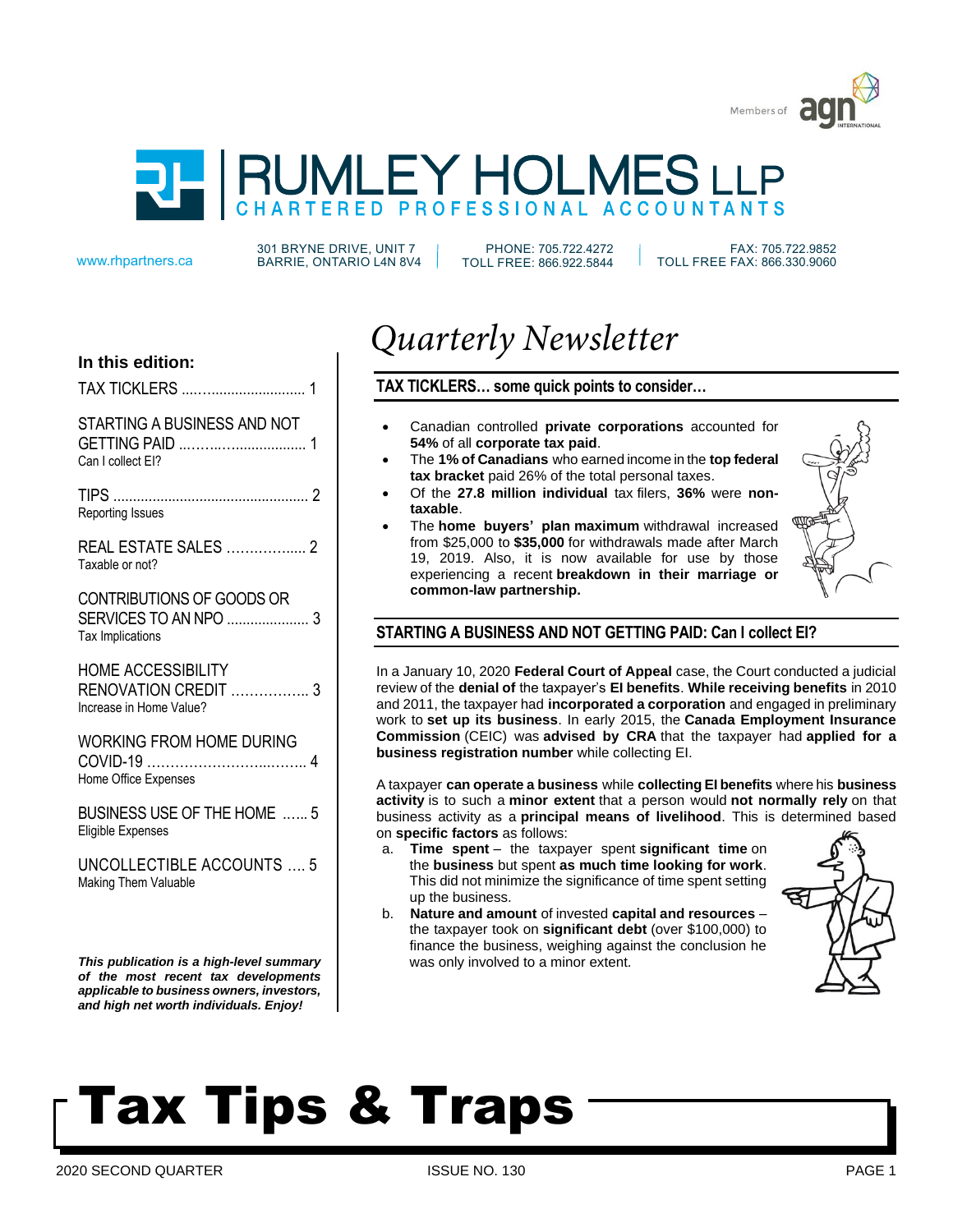- c. **Financial success or failure** of the business **little** or no net **income** was generated while on EI, but the business had been **open for five years** by the time of the review and **had become** the taxpayer's **principal means of livelihood**. The Court did not note what this factor indicated.
- d. **Continuity of the business** the taxpayer's **continuous efforts** to **advance the business** weighed against the conclusion that he was only involved to a minor extent.
- e. **Nature of the business** the taxpayer had a **strong desire** to stay in his **specialized industry**, such as operating this business. The specific industry was not identified in the case.
- f. **Intention and willingness** to seek and accept **alternate employment** – the taxpayer's submissions that the **machines involved** operated **unsupervised** for twelve to fourteen hours at a time, that he intended to **find full-time employment** and operate the **business** on a **part-time** basis, at least for a time, and that he was **willing to take on full-time work** at any time were accepted.

The CEIC's **conclusion** that the taxpayer **was not engaged** to a sufficiently **minor extent** to benefit from the exception was reasonable. Further, CEIC's **reasons** were **transparent and intelligible** and adequately **justified** that conclusion. In particular, the Court highlighted the **substantial time and capital invested** by the taxpayer. The application for **judicial review** was **dismissed**. The taxpayer was not eligible to collect EI.

*ACTION ITEM: If uncertain as to whether you are eligible for EI given your involvement in a business, please contact an advisor.*

### **TIPS: Reporting Issues**

**Tips** received by **servers** and other individuals in the service industry are **taxable**. However, since **tips** do not show up on T4 slips, some **taxpayers** are under the false understanding that they are either **not taxable**, or only partially taxable.

In a February 3, 2020 **Federal Court of Appeal** case, the Court upheld the Tax Court decision that **tips** received by the taxpayer from his **employment** as a **slot attendant at a casino** were **properly included in income** and were not a windfall or gift. Further, the Court upheld **gross negligence penalties (**an extra 50% of the taxes at stake) in coming to



the conclusion that the taxpayer displayed a **"dismissive and indifferent attitude"** in failing to enquire as to whether he should report the tips.

The taxpayer also raised the issue of **procedural fairness**. The length of **time CRA** took to **process his objection**, the amount of **interest owed**, and the fact that **CRA** may have **settled** with **other taxpayers** were not relevant to the taxpayer's case.

#### *Canada Emergency Response Benefit (CERB)*

During the **COVID-19 shutdown** of many businesses, many servers have relied on receiving payments under the CERB. To be eligible, the individual must have **received at least \$5,000** in 2019 (or in the 12 months prior to application), and **cannot** have earned **more than \$1,000** during the applicable **fourweek claim period** (this rule varied slightly in the first claim period). **Tips** earned while working and declared as income **counts toward \$5,000** required previous earnings**.** Tips count towards the **\$1,000** test as well.

#### *Canada Emergency Wage Subsidy (CEWS)*

This subsidy, which aims to cover approximately 75% of the first portion of salaries, **is dependent** on the amount of **"eligible remuneration"** received by employees **prior to**, and **during**, the **COVID-19 crisis. Controlled tips** are **included** in eligible remuneration (and reported on T4 slips), **direct tips** are **not**. Controlled tips are those that an employer receives, controls (or possesses), and then pays an employee. Direct tips are those paid directly to the employee, or those in which the employer is merely a conduit (the employer has no control over the amount or distribution.

*ACTION ITEM: If you have service staff, remind them that tips are taxable and that they will now matter for various reasons. There is more incentive for CRA to review them, and they have had success applying gross negligence penalties.*

### **REAL ESTATE SALES: Taxable or not?**

In general, **gains** are **fully taxable** where the taxpayer **buys a property with the intention to sell** for a **profit** (sold on "account of income"). In **other cases**, **half the gain** is **taxable** (sold on "account of capital"). When a sale on "account of capital" involves the sale of a **principal residence**, the **tax** may be **reduced** or **eliminated** by using the principal residence exemption.



In a December 13, 2019 French **Tax Court of Canada** case, at issue was whether **two apartment buildings** sold by the taxpayer were on account of **capital** (as filed by the taxpayer) or **income** (as assessed by CRA).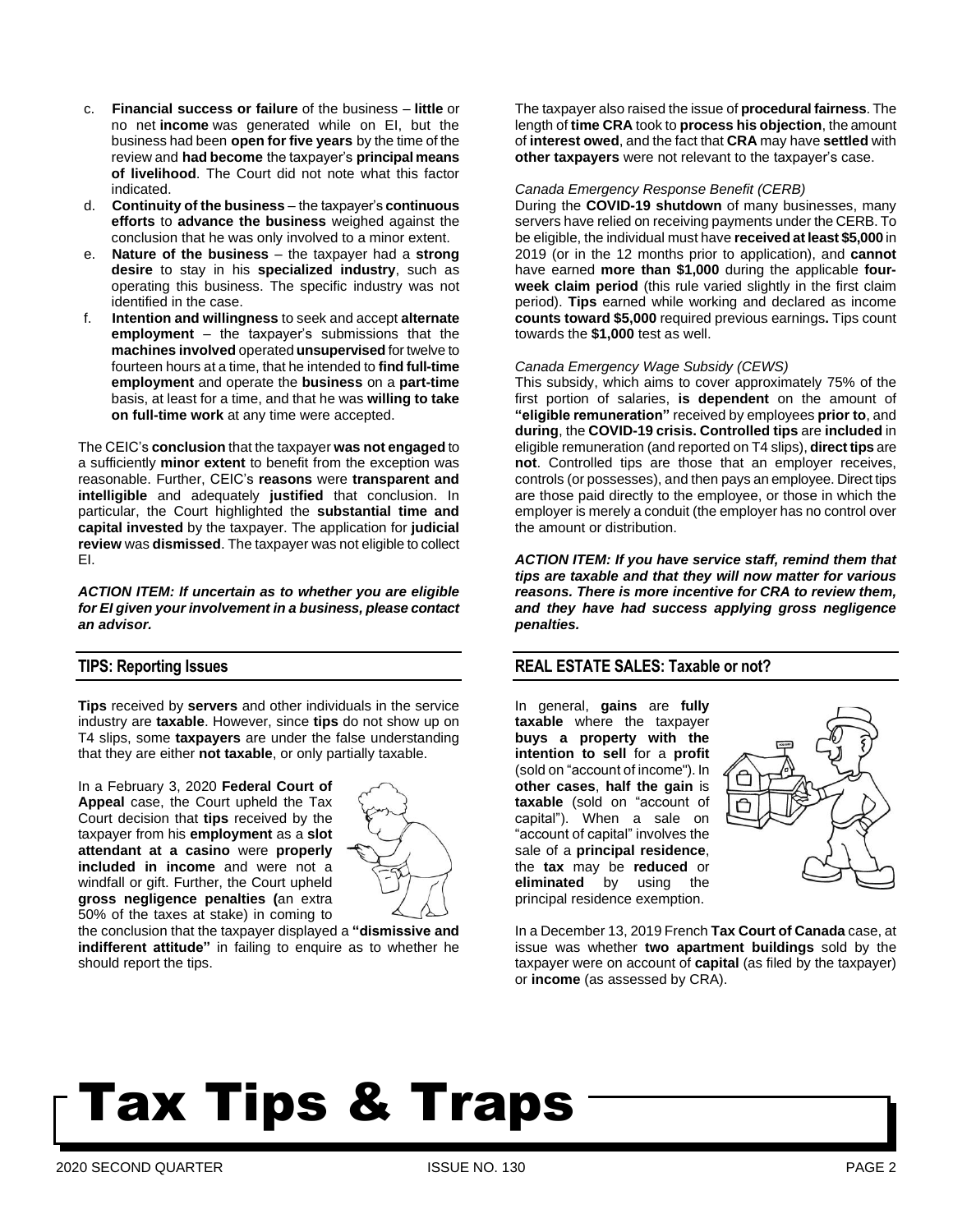After acquiring the two apartment buildings, the taxpayer **paid** the **tenants** to voluntarily **vacate** their **leases**. The buildings were then **renovated** and **sold for a profit**. The taxpayer **argued** that it was only **after** the **discovery of fundamental structural problems** with the properties that the **original plan** to rent the units **changed**, and that the taxpayer decided to resell both buildings.

#### **Taxpayer loses**

The Court **did not accept** the taxpayer's argument that the **corporation did not have the funds** to **finance** the **renovations** required due to the substantial structural problems, **as** it **paid large amounts** to the **tenants** to vacate the property. Also, it concluded that it was **highly improbable** that, **at the time of acquisition**, the **taxpayer** was **not aware** of the extent of the **problems** affecting the properties.

The following factors were also considered to indicate the property was acquired for resale:

- the **period of ownership** (up to 18 months) was very short;
- the **director** of the corporation was an **experienced real estate businessman**, indicating that he would likely have known he could make a profit by buying and selling the buildings quickly;
- the buildings were **located** in a **popular and highly sought-after area** of Montreal; and
- one of the buildings was **funded fully by debt**, with the other largely financed by debt. A portion of the purchase price was not due until a number of months after sale.

The Court ruled that, on the balance of probabilities, the **intention** of the taxpayer was to **resell** the properties at a **profit**. The sale was therefore on account of income and **fully taxable**.

*ACTION ITEMS: Retain documentation, (emails, letters etc.), which occurred at or around the time of purchase to support your position as to whether the property was acquired on account of income or capital.*

### **CONTRIBUTIONS OF GOODS OR SERVICES TO AN NPO: Tax Implications**

In a January 6, 2020 **Technical Interpretation**, CRA considered whether a **deduction** was available to suppliers who **contributed in-kind goods or services** to an **NPO** with the expectation that they would benefit from word of mouth advertising and promotion.



Where the supplier is **providing goods or services** to an NPO in **exchange** for **advertising and/or promotional services**, a **barter transaction** may have occurred. As such, the typical

rules for barter transactions would apply. In **arm's length barter transactions**, the **income** is the **price which the taxpayer would normally have charged** a stranger for his services or goods/property. Where **capital property** is provided as part of the barter transaction, the value of the property would be considered proceeds of disposition. The expense for the **goods or services received** by a taxpayer is generally the **same amount** as the value of the **goods or services given up**, adjusted for any cash given or received as part of the transaction. Additional information on barter transactions can be found in Interpretation Bulletin IT-490, Barter Transactions.

For **example**, where a landscaper **barters landscaping services** to an NPO in exchange for **advertising** and promotion for their business, the landscaper would be required to **include the value** of the services provided to the NPO **in its income**. The landscaper would **claim an equal deduction** for advertising and promotion. The landscaper could also deduct costs of providing the landscaping services.

*ACTION ITEM: When contributing goods or services, recognize that the deduction, in essence, is limited to the cost of producing and delivering the good or service, rather than its fair market value.*

# **HOME ACCESSIBILITY RENOVATION CREDIT: Increase in Home Value?**

When applying for the **home accessibility tax credit** (HATC), valued at **15%** of up to **\$10,000 in expenditures** per year, does it matter if the renovation **increases the value** of my **home**? Yes, and No.



In a December 12, 2019 **Tax Court of Canada** case, at issue was whether the taxpayer was eligible for a **HATC** claim for **\$10,000** of **qualifying renovations** for the 2016 year, the first year of this credit. The

taxpayer's spouse was **76 years old** and **suffered** from **reduced mobility**. The taxpayer incurred \$11,000 in renovation costs at the taxpayer's home to **remove steps** the Court referred to as "rickety" and which had no railing or landing area with a very sturdy **deck** including a 5-foot wide stairway and aluminum railings.

**CRA denied** the claim on the basis that the renovations did **not** meet the definition of a **"qualified renovation"** and even if they did, they would be ineligible as they were made to **enhance** or **maintain the value** of the **house**. Note that a taxpayer is precluded from claiming the HATC where the primary intention of the renovation is to increase or maintain the value of the property. There was no dispute as to the wife being an "eligible individual", the house being an "eligible dwelling", and the taxpayer being a "qualified individual".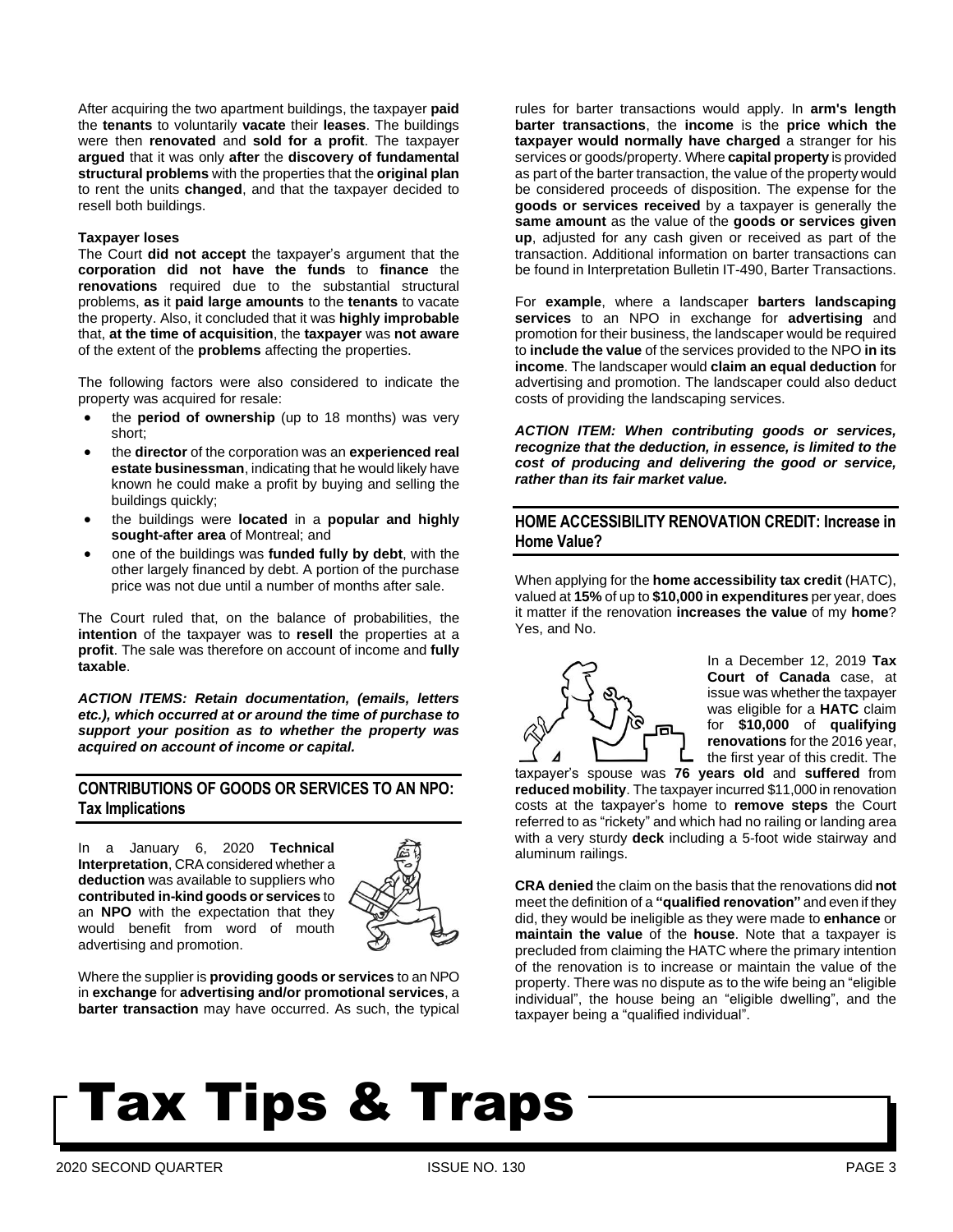#### **Taxpayer wins**

#### **Qualifying renovation**

The Court indicated that the **taxpayer satisfied almost all**, if not all, of the legislatively required **purposes** that the **renovation assists** with: **gaining access** to a dwelling, or **mobility, access, functionality** or **reduction of harm** within a dwelling (only one of these five purposes is required to satisfy this component of the definition). In addition, the Court observed that the **renovations** were of an **"enduring and integral nature to the dwelling"**. Both of these conditions (the "purpose" and "enduring and integral" tests) are required to meet the definition of a "qualifying renovation".

#### **Increase or maintain value of property**

Although the entrance was considered substandard by the taxpayer many years prior, it was not replaced earlier nor in contemplation of a sale. Instead, the **renovations** were **undertaken** when the taxpayer's wife's **mobility from age and affliction demanded** them. The link between the health purpose and the renovations, and the absence of any other clearindication that the purpose was economic, indicated that the primary purpose was not to increase or maintain the value of the property. The fact that the renovation may also increase or maintain the value of a property was not sufficient to deny the claim.

#### The Court **allowed the full HATC claim**.

The Court also stated that "if the drain on the federal treasury is too great because of the existing wording, then Parliament can repeal or amend its textually clear provisions. Until then, the Minister and her agents must have some prominent factual basis for asserting a taxpayer's primary economic purpose in undertaking these improvements before this exclusion is invoked."

**Note:** A "qualifying individual" must either be **65 or older** before the end of the taxation year or eligible for the **disability tax credit** for renovations to their "eligible dwelling" to qualify for the HATC.

*ACTION ITEM: Make sure to keep all receipts for renovations that may qualify. Some renovations may also be eligible for a medical tax credit.*

## **WORKING FROM HOME DURING COVID-19: Home Office Expenses**

In order for home office expenses to be deductible against employment income, the employee must be required by contract to incur such expenses, and **one** of the **following has to be met**:

i. The home is where the employee **principally** (more than 50% of the time) **does their work**.

ii. The employee **uses the space exclusively** to earn **employment income**, and it is used on a **regular** and **ongoing basis** for **meeting** clients, customers or other people in the course of performing employment duties.

Given that the COVID-19 pandemic has required many **to work from home**, many more will likely be eligible under (i) than in previous years. However, at question is whether the workspace must be the main place of work in **context of the entire year or** just a **specific period**, such as the several months dictated by preventative COVID-19 measures. While CRA has not yet provided their comment, the tax preparation community has been pushing for guidance in time for next tax filing season.

If qualifying under **provision (ii)**, a problematic issue is the requirement for**regular and ongoing meetings**. CRAhas stated that those meetings must be **in person**; many tax publishers and journalists have noted that position is outdated and **should include video and teleconference** meetings as well.

#### **What expenses are deductible?**

A **portion** of household costs can be deducted, such as **electricity, heating, water, rent, security and maintenance**. If, and only if, the individual is a commissioned **salesperson**, a portion of **property tax and insurance** can also be deducted. **No employee**



(neither commissioned sales persons nor regular employees) can deduct **mortgage interest** or **capital cost allowance**.

When calculating the **deductible percentage**, a **reasonable** basis should be used, such as the **area** of the workspace divided by the total finished area (including hallways, bathrooms, kitchens, etc.). Expenditures that **relate solely** to the workspace and employment duties **do not have to be prorated**.

#### **Other cautions**

In addition, the employee must:

- obtain a completed **T2200** (Declaration of Conditions of Employment) from the employer;
- **prorate** the **personal usage based on space** (portion of house) and **time** (portion of the day used for work);
- **prorate** expenses that **do not relate to the portion of the year** when working from home; and
- **limit** expenses to the **amount of related income earned during the year**.

For more information, see CRA **Guide T4044**.

*ACTION ITEM: If uncertain as to whether your home office expenses are deductible, retain receipts so that a determination can be made as CRA rolls out more guidance and as the filing season approaches.*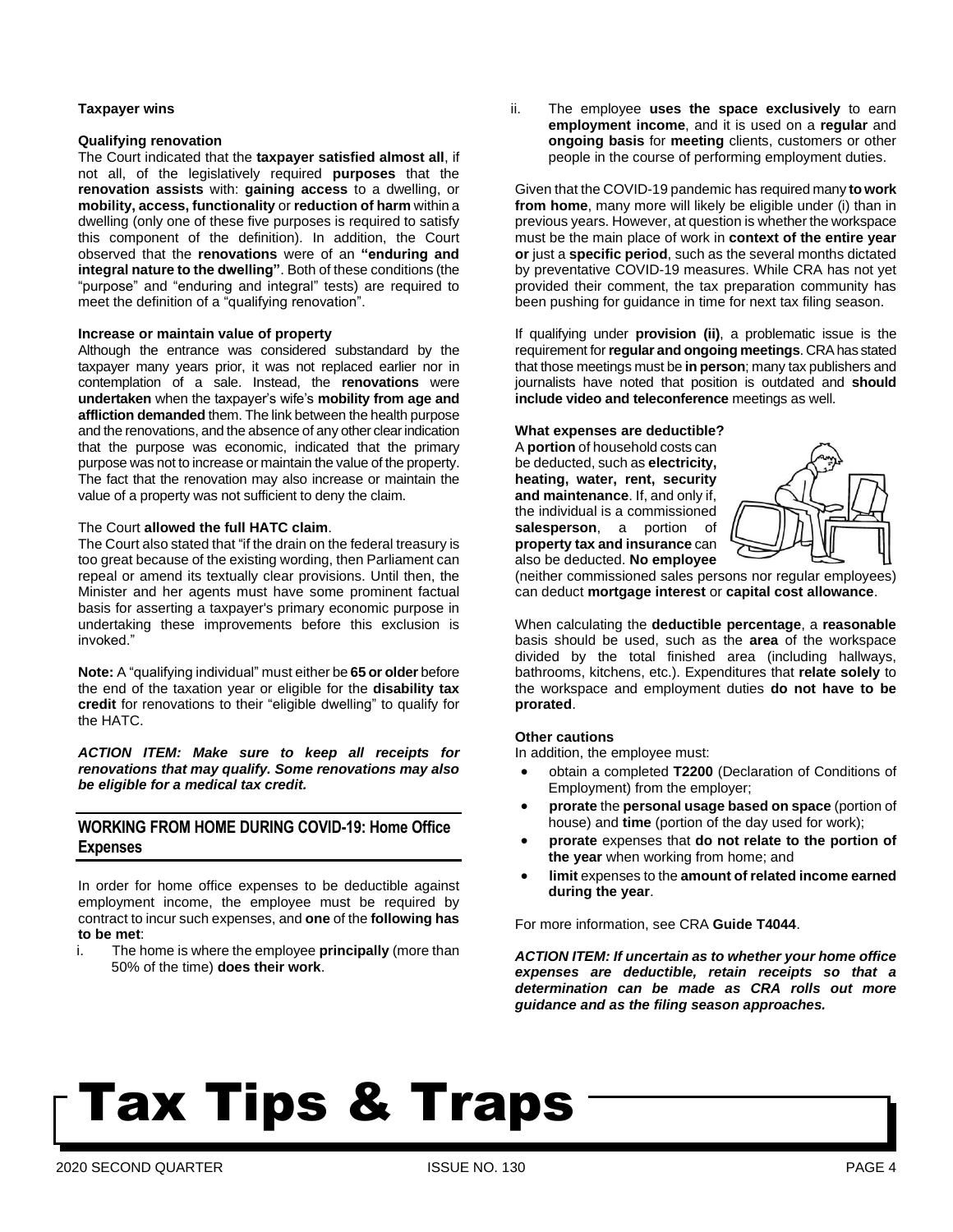### **BUSINESS USE OF THE HOME: Eligible Expenses**

A November 27, 2019 French **Tax Court of Canada** case reviewed various deductions claimed against the taxpayer's **business income** derived from **engineering and arbitration** services related to the **business use** of his **home**. The taxpayer and CRA had **agreed** that **35.83% of the home**, mainly the **basement** which was used as a business office, was used for **business purposes**.

CRA had **disallowed gardening** and **swimming pool maintenance** costs which the taxpayer **argued** were **business related** as he **met clients** at his home and sometimes **conducted arbitrations** in the garden. He also argued that there was **no personal use** of the pool, but **clients sometimes used it**. CRA had also **disallowed**



**costs** for repair and renovation of the **living room**, which the taxpayer argued made that room **suitable for hosting arbitrations**.

#### **Taxpayer wins – in part**

The Court accepted that the **gardening** expenses were **ordinary home maintenance** costs, deductible in **proportion to business use** of the home (35.83% as noted above), allowing a deduction of \$1,271. The **pool expenses** were **not allowed**, on the basis these were **not ordinary expenses** of a business of this nature, and the Court was **not convinced** that **clients used** the pool. It was **not relevant** that the **taxpayer** and his wife **did not use the pool**.

Claims for **repairs and renovations** to the **living room** were **denied** as the taxpayer had **ample space** in the basement office and the garden to **host arbitrations** and conduct his other business activities. The living room was **not part of** the floor space making up the **agreed 35.83% business portion** of the home. As well, the evidence showed the **renovations** were **required** to comply with **city regulations**, including removal of a wood fireplace.

*ACTION ITEM: Consider which portions of the home, and which expenditures clearly tie to the business use of your home. Retain and obtain documents (like client emails and photos of work-spaces), which demonstrate how different portions of the home were used for business, and to what extent.*

### **UNCOLLECTIBLE ACCOUNTS: Making Them Valuable**

#### **Tax Possibilities – Bad Debt Write-off**

As many businesses are **struggling to collect** outstanding amounts, it may be worthwhile to **identify** any receivables which have previously been included in income that can be **written off as bad debts**. This allows for a deductible expense to **reduce taxes**. A number of factors should be considered, including:

- the **history and age** of the debt;
- the **financial position of the debtor**, its revenues and expenses, whether it is earning income or incurring losses, its cash flow and its assets, liabilities and liquidity. These should be compared to prior years as well;
- **changes in total sales** as compared with prior years;
- the **general business conditions** in the country, the community of the debtor, and in the debtor's line of business; and
- the **past experience** of the taxpayer with writing off bad debts.

While the expense as a result of the **bad debt** will provide **relief** on the filing of the tax return associated with **that period**, **GST/HST** can generally be **recovered sooner** on the filing of the return for the period. So, for a monthly remitter with a December year-end, a bad debt with GST/HST written off in April would yield a GST/HST refund when the April GST/HST return is filed. The expense would be claimed in the following year when the tax return for the December 31 year-end is filed.



While a **bad debt** is one that will **not be collected in the future**, a business may claim a **reserve for doubtful account** which is a reasonable amount in respect of doubtful accounts. The reserve for doubtful debts claimed in one year must be included in income in the next subject to a new reserve being taken in that following year. The **GST/HST** on a **doubtful account** is **not recoverable** – the debt must be entirely bad to recover GST/HST.

#### **Business Possibility – 1414All**

If planning on **writing off amounts**, consider **asking the client** to **pay-it-forward** using the **1414All model**. It puts your business, the client, and the community in a more positive place. It **changes the tone of the interaction** from one of negativity and loss, to one of building and hope.

The **same concept** could be used if you are **providing goods or services for free** to help clients out during these challenging times.

#### *How would it work?*

Let's say that \$100 is owed but the client can only pay \$20 and you were going to writeoff \$80 anyways. In exchange for the \$80 write-off, ask the client to simply:

a. **Pay-it-forward** by making their **community** a little better in **whatever way** they can, when they can;